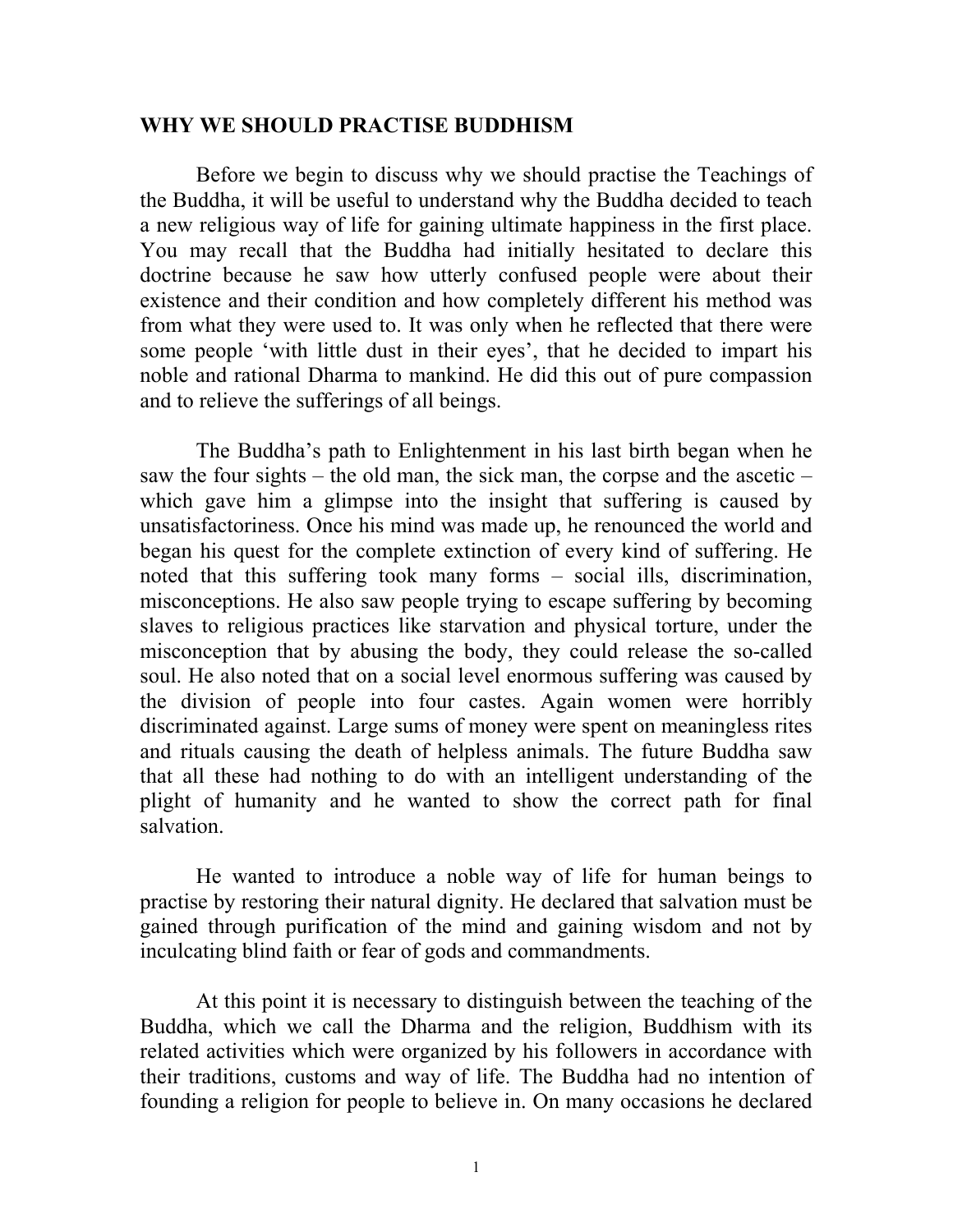that he was not interested in whether people honour him or not. In fact he encouraged his followers to deeply consider his teachings to decide whether they were valid or not. He did not condemn anyone who did not follow his order.

The Dharma which the Buddha realized and taught may be translated as the Noble Truth, because it shows us the reality of our existence and helps us lead a respectable harmless life to find liberation. Dharma is formed from the root 'Dhar' which means 'support' or 'hold up'. Therefore it means the absolute truth on which rests the working of the entire universe. A knowledge of this truth eradicates ignorance and therefore will help us to be free from fear and superstition. It frees us to work out our salvation. It prevents us from falling into unfortunate states of existence both in this world or the next where we can be born as animals, unhappy spirits such as hungry ghosts and so on. But do not forget, we need not wait to die to experience these states – even when we are alive as human we can display anger, hatred, greed, jealousy and descend into these levels. When we develop strong mental habits with these defilements as their base, we manifest them at death and are 'reborn' in these lower states. An understanding of these processes, which is Dharma, will prevent us from going to unfortunate states of suffering and from repeated birth and death. As you can see, Dharma has very little to do with 'religion' as a system of beliefs, rituals and priests. It is truly a way to train and purify the mind.

The real nature of the human mind is not explained clearly in any other religion. But the accurate interpretations of mental activities can be found in the Buddhist Abhidharma or higher Teachings. Modern psychologists are still in the dark about certain areas of the human mind. But they have admitted that when we compare modern psychology with the psychology which existed 2500 years ago in India, modern psycgology is still in the infancy stage! The Buddha had explained clearly many things that people could not understand earlier. In fact, when we see the real nature of the human mind, we can understand why we are called 'manusya' (Sanskrit). 'Mana' means mind, and by extension 'manusya' means one who can develop, cultivate his or her mind up to the maximum level. A living being who uses the mind in a rational way is called 'manusya'. In the same way, Chinese philosophy uses the word 'humane'(ren), to describe those who have sympathy, kindness and compassion and honesty. If these qualities are absent in people, then we cannot regard them as real human beings. Western philosophy defines this word, as referring to those who have a sense of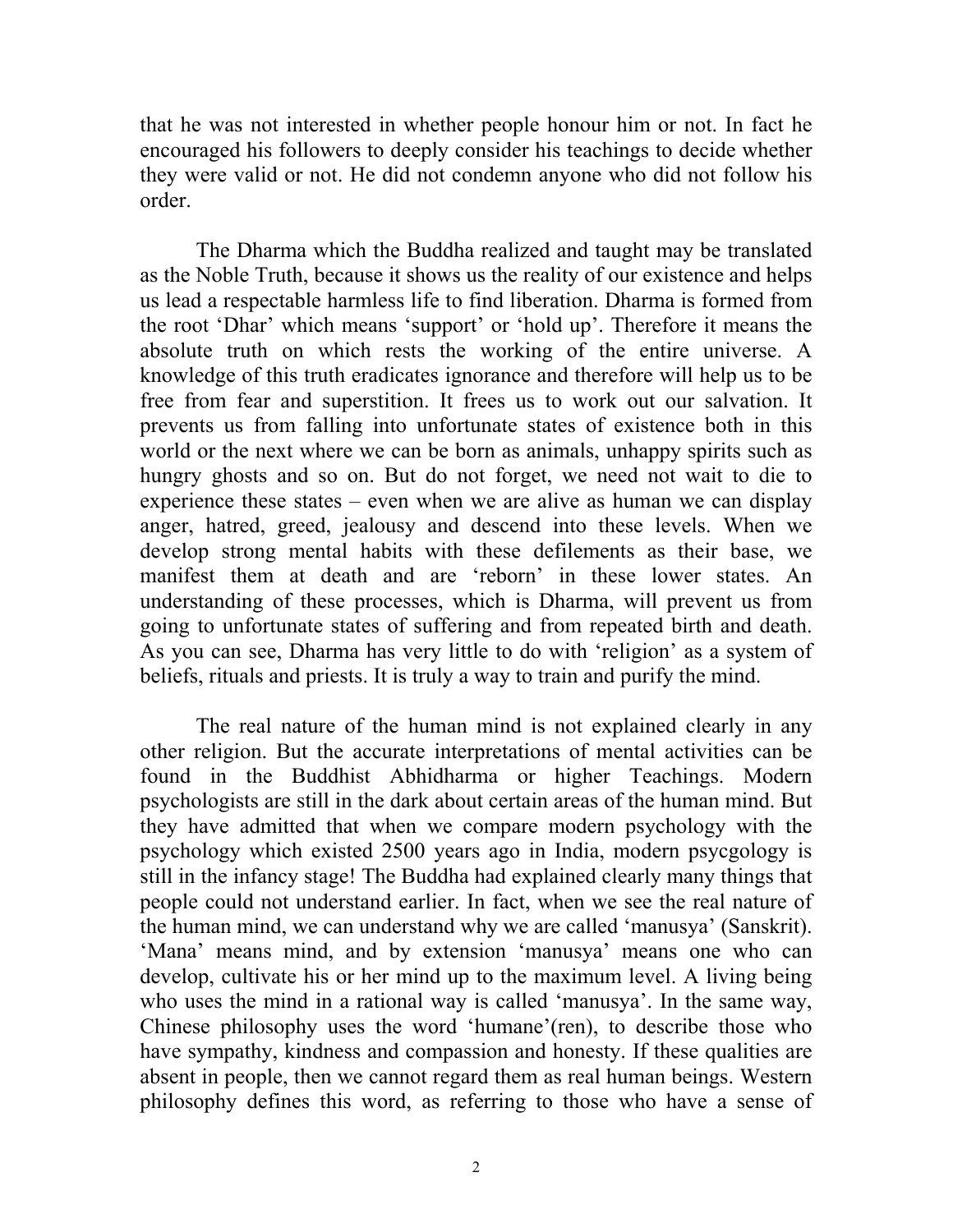reasoning. In fact, 'Homo sapiens' literally means thinking man. All other living beings have a mind but their minds are limited only to ensure their survival, to help them find food, shelter, for procreation and a little bit of pleasure, but they cannot extend their mind further than that. Even devas and Brahmas who are regarded as divine or supernatural beings too, have no intelligence as we have. They do not know what will happen to them after their death. They do not know how to prepare for their next existence; they have no such idea. The belief that becoming a deva or brahma should be the final goal of our existence, is rejected by the Buddha. As long as craving for existence in any living being exists, then that being *will* re-exist. We call that strong desire to exist *bhava tanha* (craving for existence). Therefore, devas and brahmas who have strong desires are also not free from rebirth but they do not know that. Human beings can understand that death is not the end of a life, but that existence again can take place. Wise human beings are therefore in a position to prepare for the next existence and ensure that it is not an unhappy one. This is where the religion becomes a useful aid. Humans are the only living beings who can understand that we have the power to control our own destiny. There is no other living being who is capable of conceiving a religion. Human beings were able to conceive and organize religion because of their intelligence. The usual belief is that religions were originated in heaven and were brought down to this earth by revelation, but Buddhism declares that religion originated on this earth in the minds of human beings and later reached heaven. Religion did not come down from heaven. In fact those deva realms (or heaven) are not really conducive to spiritual development because they are solely concerned with pleasure alone, and devas have no idea of the realities of impermanence and suffering. This explains why the future Buddha had to descend to earth from Tusita heaven where he was existing as a deva, to gain his enlightenment. A god, a deva or brahma cannot become a Buddha, only humans can develop their mind to that level of perfection because they are in a position to examine the nature of sufferings. Now we can understand that we humans have all the potential to cultivate our minds to reach the final goal, to see the end of all our physical and mental sufferings or unsatisfactoriness. It is due to a lack of understanding of this truth that some people try to ridicule the Buddha by saying the Buddha is not a god and ask, 'Why do you worship him?' 'What can you gain from him?' If we introduce the Buddha as a god, we lower the supremacy of his enlightenment.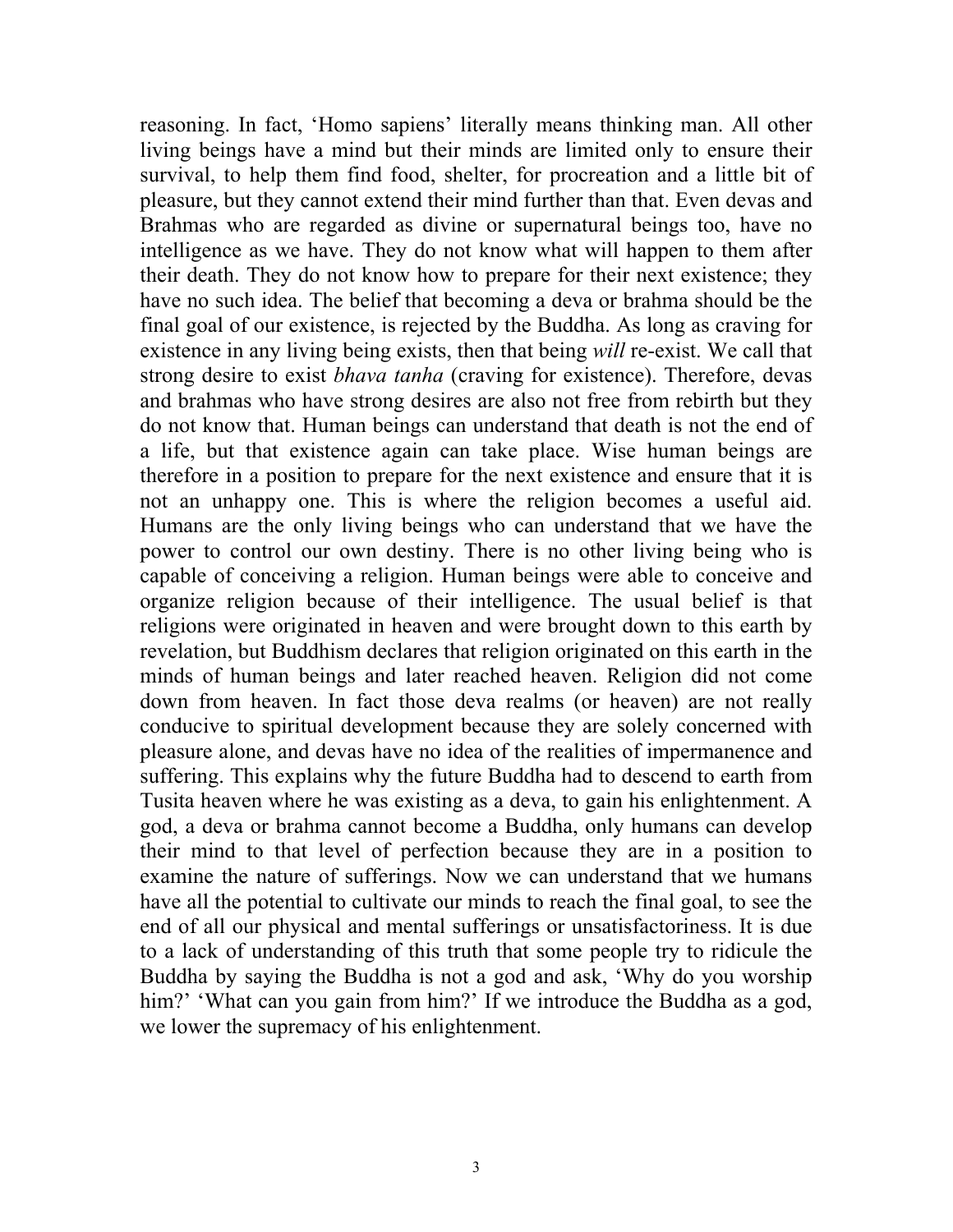## UNSATISFACTORINESS

All of us experience unsatisfactoriness. How many times a day we experience unsatisfactoriness. That is what the Buddha has described as 'dukkha', which is not mere pain or suffering, although this is how we normally translate this word. We experience unsatisfactoriness. We can never be satisfied with whatever we gain because we want something else as soon as we get it. We want to give up something as soon as we gain it because it loses its attractiveness. We call this Impermanence. So throughout our lives we struggle to grasp at things, and we always experience unsatisfactoriness because we ourselves and the things we grasp are always changing. To be really happy we must overcome this human weakness and the struggle to realize why we are unhappy should be the aim in our life.

## THE EXAMPLE OF THE BUDDHA

The example of the Buddha himself should be adequate to explain how we can progress along the path to purification. The training process of the bodhisattva before he became a Buddha was a long and difficult one. The Jataka stories recount some of the innumerable previous lives of the future Buddha where he underwent many trials in order to purify and perfect his mind. Even in his last birth as Prince Siddharta he had to undergo many trials before his Enlightenment. Even as a child, he observed one day how a lizard which was eating some ants was swallowed by a snake only to be picked up in its turn by a hawk. These chain of events impressed upon him the nature of suffering where beings prey upon each other for their survival. Then one day his cousin Devadatta wounded a swan which the prince nursed back to health, convincing him that Compassion was the antidote to cruelty which beings inflict upon others. He then came upon the famous four sights – the old man, the sick man, the dead man and the ascetic which brought home to him the great truth of Impermanence as the ultimate cause of suffering. This realization led further to his decision to turn his back on the world with its material comforts and to make the Great Renunciation.

#### RENUNCIATION

Many people today find it hard to accept Prince Siddharta's decision to leave his wife and newborn son and take up asceticism. This was not an unusual decision in the culture of India where it has always been held that the noblest path one can take is renunciation: to forgo the pleasures of the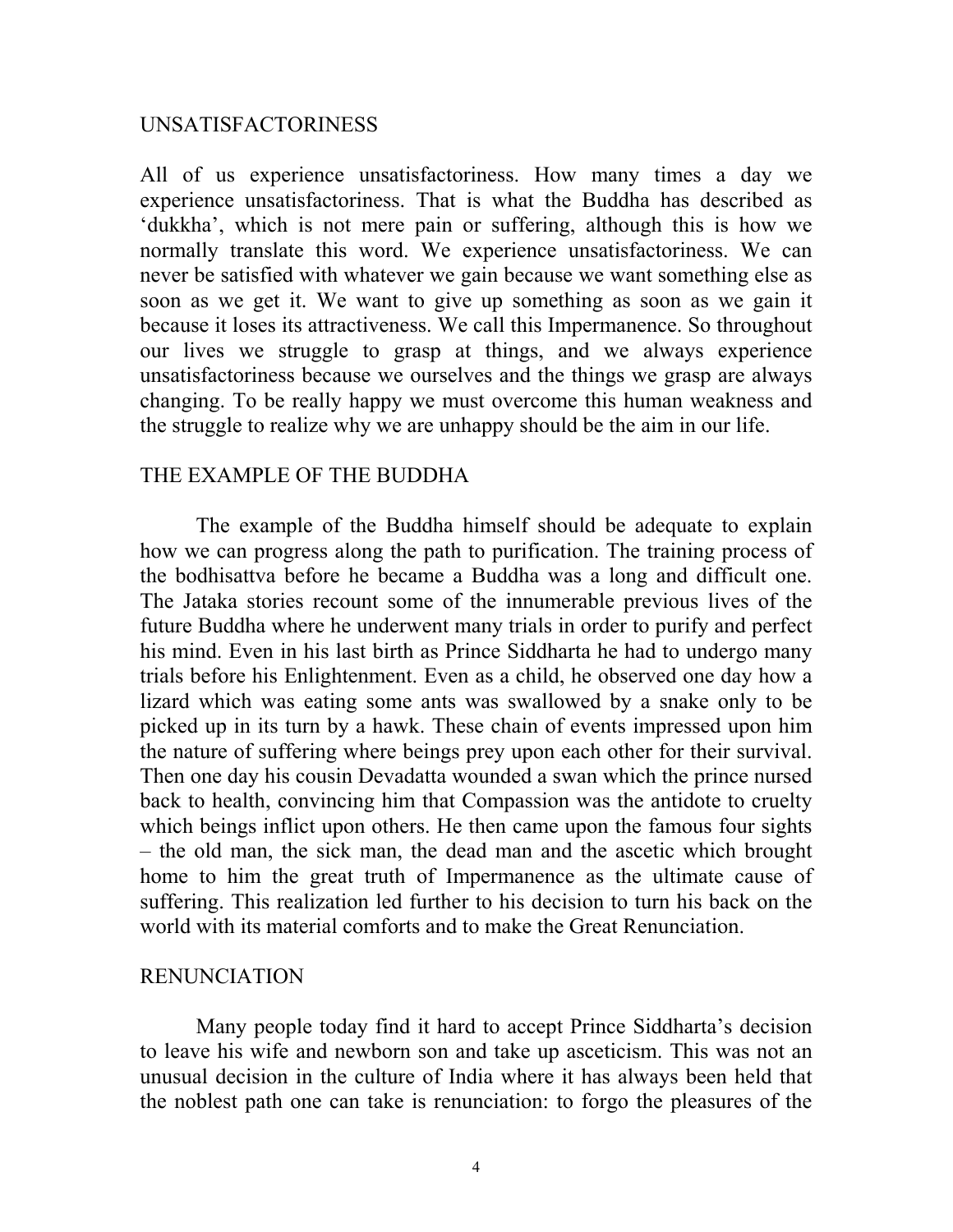flesh and seek spiritual perfection. It was a decision which brought honour to the family. Also we know that the prince had discussed this matter many times with his wife, although on that night before renunciation he refrained from waking her up and the baby. And we know that the princess understood and supported the decision saying that she understood his destiny. This was also in keeping with Indian tradition as we see in the Rama and Sita story where Sita faithfully supports her husband's decision to spend 14 years in the forest as an ascetic. Prince Siddharta's wife understood his great calling to save all beings and it would have been selfishness on her part to restrain him from his mission, not the other way round.

After the great renunciation he embarked on a course of tremendous austerities which he found fruitless and not leading to peace of mind. He came to see that when the body is tortured by severe fasting and other deprivations, the mind cannot be at ease to freely ponder on things as they really are. He also knew that as a prince his life of excessive luxury was not only unprofitable but ignoble. He therefore embarked on the Middle Path between luxury and austerity and found the right formula for cultivating the mind which eventually led to his Perfect Enlightenment.

#### BUDDHISM IN CHINA

Buddhism has long been an important force in shaping the cultures of the people in Asia. For example, why did the Chinese people choose Buddhism, rather than the other religions in India, such as Brahmanism or Jainism? They had their own beliefs in China, but they were not satisfied. They wanted to find out the answers to many questions about existence but they could not find them in the religions prevalent in China at that time. They therefore underwent incredible pain and difficulties to reach India by crossing treacherous rivers, jungles and deserts. It took a long period for them to reach India. However they had the courage to stay there for several years, to study Buddhism. This is because when they observed carefully, they knew that Buddhism was a universal religion. They knew it is easy to practise Buddhism, because this religion did not make it necessary for them to change their Chinese way of life, which had been handed down by their ancestors over thousands of years. Appreciating this, they chose Buddhism. After Buddhism was introduced in China, it developed to such an extent that during Emperor Ming Ti's period, Buddhism was declared as a state religion in China. The Chinese noticed that the Buddha did not discourage people from continuing to respect their own cultures and traditions, if they were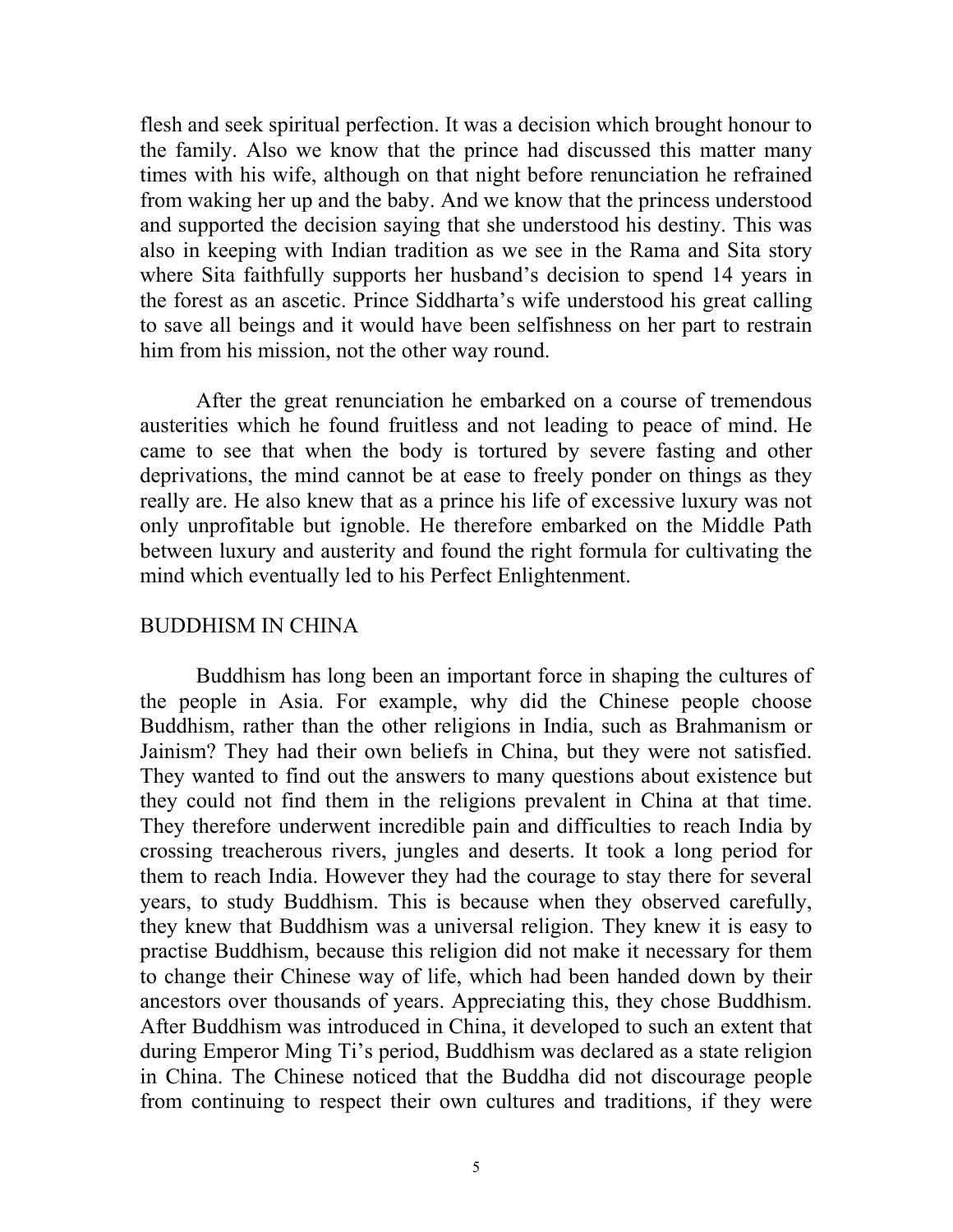meaningful. So they accepted Buddhism and practised it while upholding their Chinese culture. The result was a new religious culture based on the mixture of Chinese and Buddhist concepts. Today it is known as Chinese Buddhism. Buddhism would never have become a world religion if the Chinese had not accepted Buddhism. Once it took hold in China, it did not remain there. The Chinese introduced Buddhism to Korea, and Korea introduced it to Japan, acting as a great civilizing force.

## BUDDHISM IN MALAYSIA

Let us now look at Malaysia. Malaysia was a Buddhist country up to the  $14<sup>th</sup>$  century, when the Sri Vijaya empire was strong in Indonesia. Then the Sultan of Malacca embraced Islam. After that the whole country became a Muslim country. For 600 years, even the name of Buddhism had disappeared from the country. However when the Chinese migrated here at the end of the  $19<sup>th</sup>$  century and the beginning of the  $20<sup>th</sup>$  century, the Buddhist way of life was again introduced in Malaysia. Later Sri Lanka, Thailand and Myanmar gave their full support to promote Buddhism in Malaysia. Today 18% of the population follows Buddhism here making it the second major religion. Buddhism was revived in Malaysia because of the Chinese. They must remember that it was their ancestors who were responsible for bringing this noble religion back and therefore it is the bounden duty of the present generation to maintain such a noble religious way of life. It is a religion which is closely bound up with their culture and their inner being. Unfortunately today, they surrender this religion for material gains and for certain other emotional or irrational reasons. Today in the name of conversion and salvation, some religionists buy people. They are willing to pay any amount and provide all the materials things to them. Buddhists should not surrender this noble religion for the sake of material gain. After conversion, the first lesson that the leaders of these religions introduce is hatred by forcing the new converts to destroy the respected religious objects that they had venerated, and which their ancestors had venerated for generations. Throughout its entire history there is no record of Buddhists carrying out this kind of destruction of religious objects.

## THE RELIGION THAT INTELLECTUALS CAN APPRECIATE

Buddhism is such a sublime religion, that it is appreciated by intellectuals, scientists, great thinkers, philosophers, rationalists, and even free-thinkers, all over the world. The Buddha says, 'The dharma that I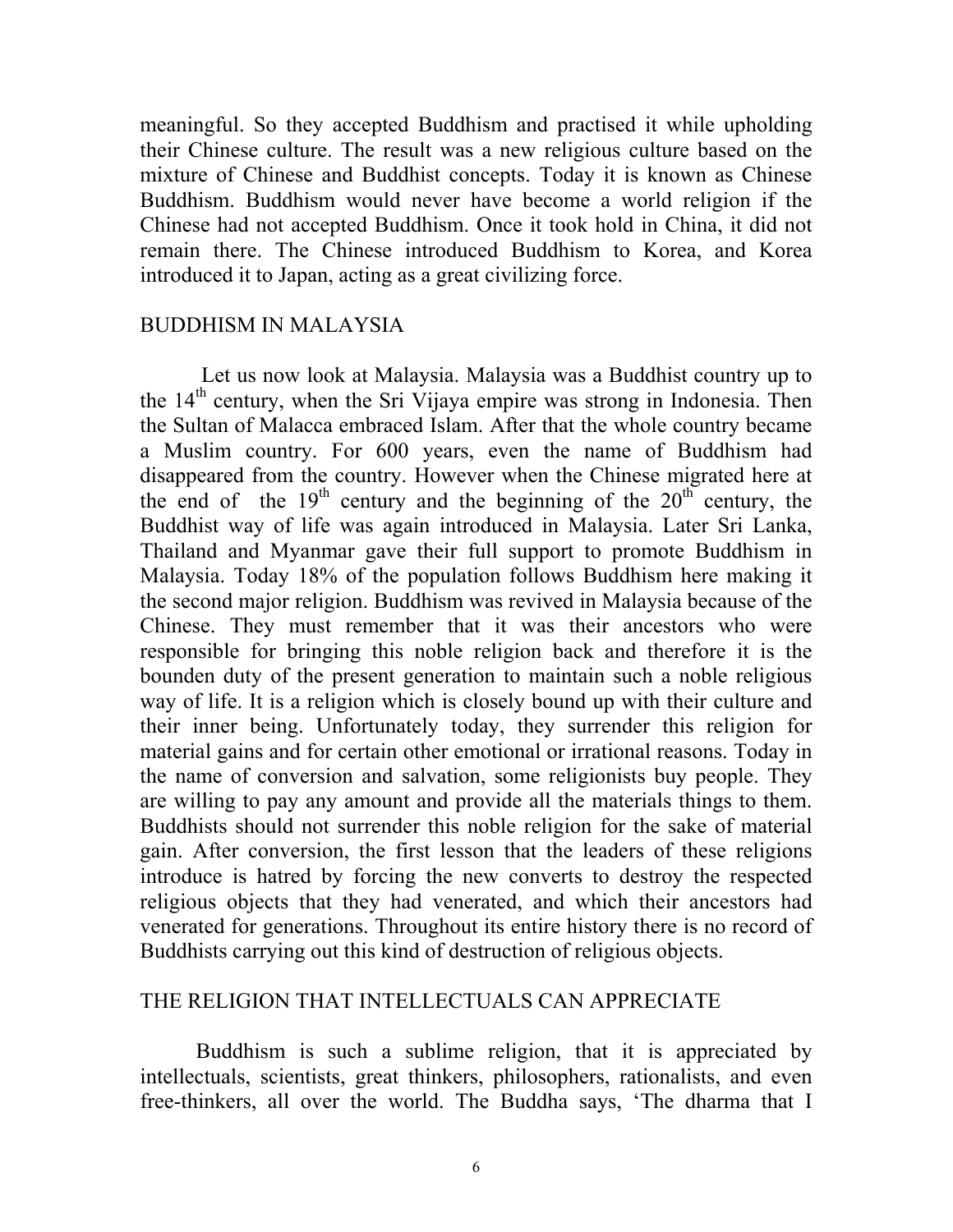preach can be understood only by those who know how to think.' Intellectually and spiritually weak people do not know how to appreciate this dharma. Intellectual people who have the intelligence to use their minds clearly, know how to appreciate this dharma as a universal law.

Scientists have discovered so many things over the last 100 years, and many of their discoveries have challenged the teaching of some religions. But scientists cannot discover anything which contradicts the teaching of the Buddha. The more they discover about the mysteries of the universe, the nearer they come to the Buddha. H. G. Wells, a world historian says in one of his books, 'When we study our holy book we are told that god created this world six thousand years ago. When we study geology, we can understand it has taken billions of years for this earth to cool down and settle before life became possible. Therefore how can we believe what is written in our holy book?'

## ATTITUDE OF SOME OTHER RELIGIONS

Some religious authorities advise their followers not to listen to the religious talks of others, not to read other religious books, and not to step into places of worship of other religions. They threaten that if they do, their god will get angry and punish them. This is the way they blindfold their followers and hold them in fear and ignorance. Why do they advice in this manner? If people are allowed to listen to other religious talks, read other religious books, visit some other places of worship, these leaders fear that the beliefs which they preach may be thrown out when people open their minds to listen to others. Therefore, the followers are not allowed to open their minds but hold on to their own beliefs blindly. A strong man does not fear his enemies.

## A RATIONAL RELIGIOUS WAY OF LIFE

On the other hand, the Buddha encouraged his followers to study, to observe how people practise their different religions. In the West, a new name is given to Buddhism: 'religion of freedom and reason' since Buddhists do not depend on gods for their salvation but are encouraged to purify and develop their own minds. Buddhism is also described as a 'do it yourself religion'. Obviously, Buddhism is a religion for the spiritually mature. People in the west say they cannot find these two qualities in any other religion but only in Buddhism. The Buddha wanted to release us from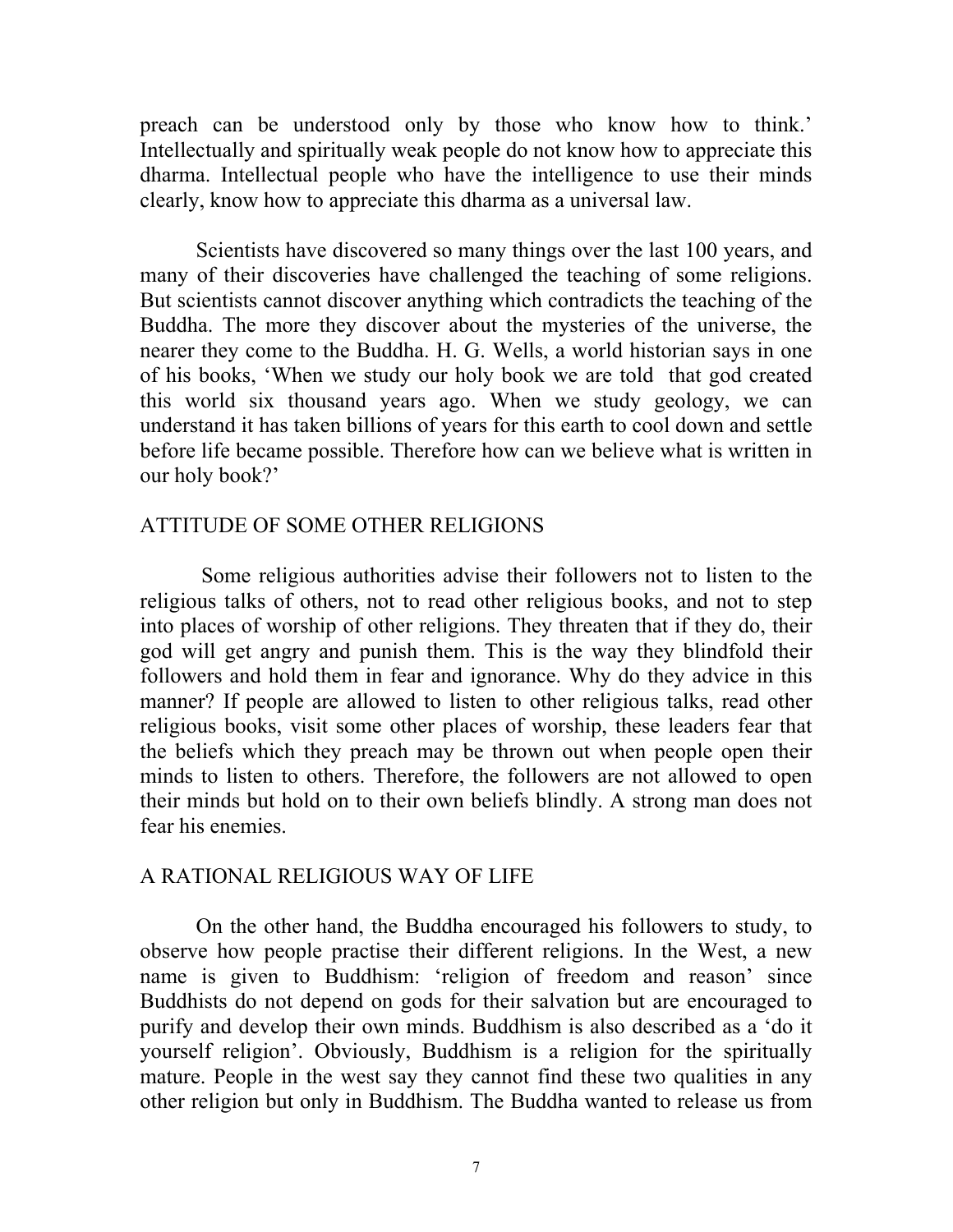religious slavery, by introducing a rational religion for us to practise by giving due credit to our human intelligence, by maintaining our human dignity. With Buddhism we can cultivate our human values without any commandments, religious laws, religious punishments.

When we catch wild animals, lions, tigers, we tame them by beating and creating fear in them. After that they follow us, they listen to us, but they have no sense of reasoning. If they are allowed to return to their natural state, their animal instincts return and they may even attack their masters. Because of fear they remain without harming others. Many of those who follow religious laws can be compared to those creatures who do not harm others because of fear and punishment. The Buddha was never afraid of other religions. He was ready to recognize the truth if it was found in any teachings. In fact he encouraged his followers to respect other teachers. One day, a very rich man who was not a Buddhist came to see the Buddha and told him that he wanted to become a Buddhist. He said, 'I have heard your teaching is very good, therefore I have decided to become a Buddhist.' 'Have you heard my teaching?' the Buddha asked. He replied, 'no!' 'Do you know whether you can practise my teaching?' He said 'no!' 'That is not the way to embrace a religion!' said the Buddha. 'First, you must observe whether you can practise this new religion.' Then this man said, 'I think this advice itself is more than enough for me to understand the nature of your teaching. If I approach another religious teacher, he would at once have pounced on me and announced this to the others. Instead, you advised me to wait, study, observe and decide carefully. I am satisfied. Now I am convinced. I want to be a Buddhist!' Then he asked another question, 'I have been supporting the priests of my former religion, now as a Buddhist, can I support them?' The Buddha said, 'You can support any living being, it is a meritorious deed.' See how different this attitude is from that of some religions we find today. When followers of our religion ask for some donation from the followers of another religion, they say, 'Sorry we cannot give donations to another religion, it is against our religion; and it is a sin.' In contrast to this attitude it is a fact that the largest number of donors to non-Buddhist charitable organizations in Malaysia are Buddhists! This is just one reason why intelligent people say Buddhism is a religion of freedom and reason.

## BUDDHISM AND MODERN TECHNOLOGY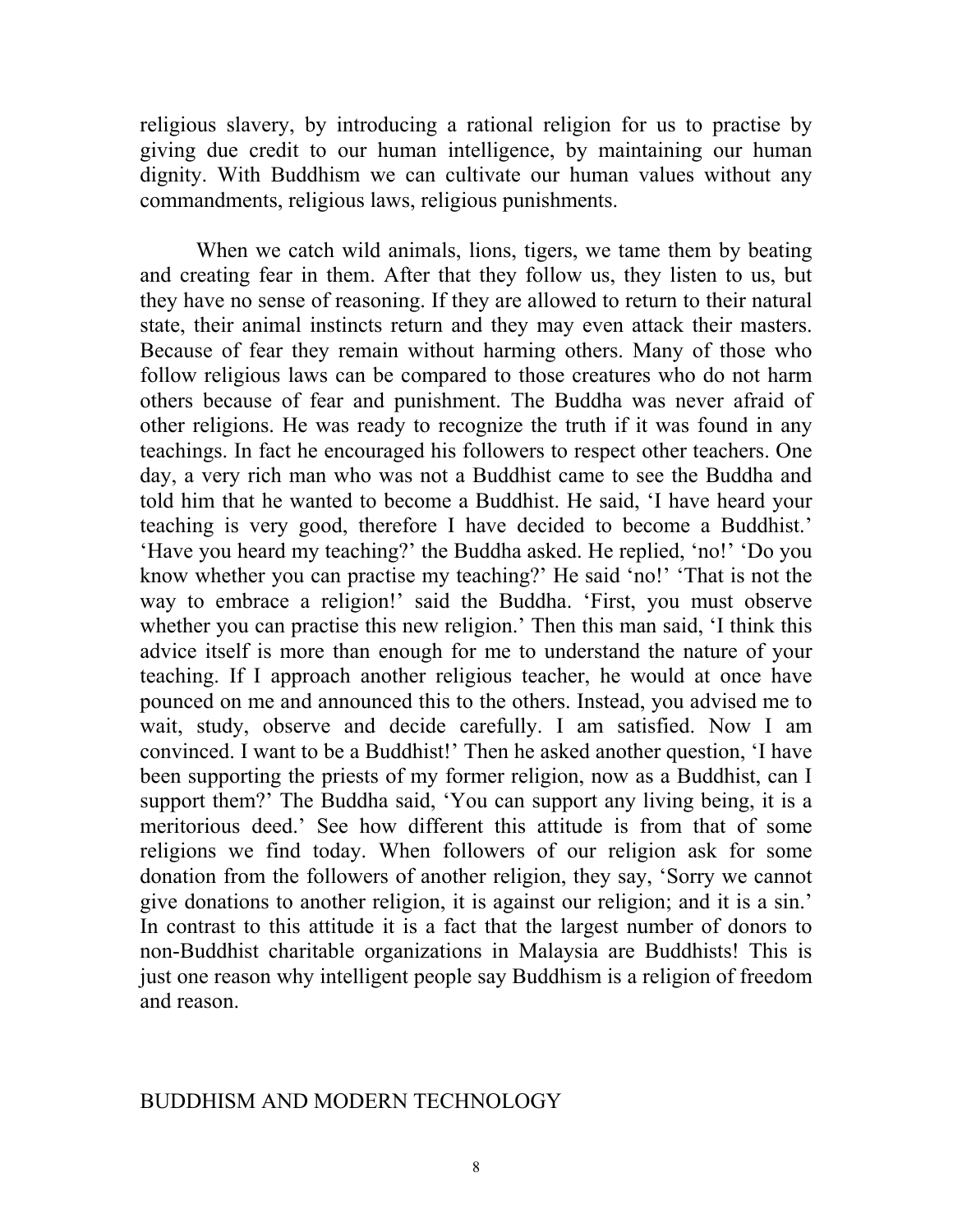All over the world, people are struggling to adopt family planning, and some religions object to it. They say that children are a gift of god and if god gives, we must accept. Why is it necessary to drag religion into this family planning problem? Religion has nothing to do with this social activity. If we depend on our holy books for everything without using our commonsense, we may get into trouble. Let me tell you a story to illustrate this. There was a religious teacher who had a few thousand followers. He was very strict and insisted that his word was law. He had written down all the instructions in his holy book and he warned his followers not to do anything without referring to his holy book. One day when this guru and the followers were crossing a narrow bridge, the guru slipped and fell down into the river. The followers remembered the instructions and wanted to read the holy book to determine what he had decreed and what to do when the guru fell into the river. The guru was shouting for help, but the followers said, "Wait, wait, we want to see what you have written in our holy book about a situation like this." Of course the guru drowned, before they found the instruction.

The same thing may happen to us if we blindly depend on our holy books for everything. People must have the freedom to carry on their family affairs according to their wishes and what is most beneficial to society according to their convenience. They will not harm anybody by doing that. Holy books were written a long time ago and simply cannot have answers to every problem we face today. Some religious leaders of course conveniently re-interpret their books to keep pace with modern scientific discoveries which they can no longer deny: evolution, origin of the world, the position of women, the forgiveness of sins, the inequalities among people. Buddhism of course has no such problem because the Buddha never uttered anything which cannot be verified by science today.

One of the reasons why Buddhism is spreading among intelligent people today is that the Buddha's methods are the methods employed by science to discover facts about ourselves. Just like the Buddha, scientists observe their surroundings impartially in an attempt to see things as they really are (*Yathabhuta*). Like the Buddha, scientists are not awed or influenced by previously held beliefs, no matter how highly respected they are. The Buddha also never proclaimed anything which could not be accepted by reason and experiment. He invited all followers to come and see for themselves (*ehipassiko*) and not simply believe out of blind faith.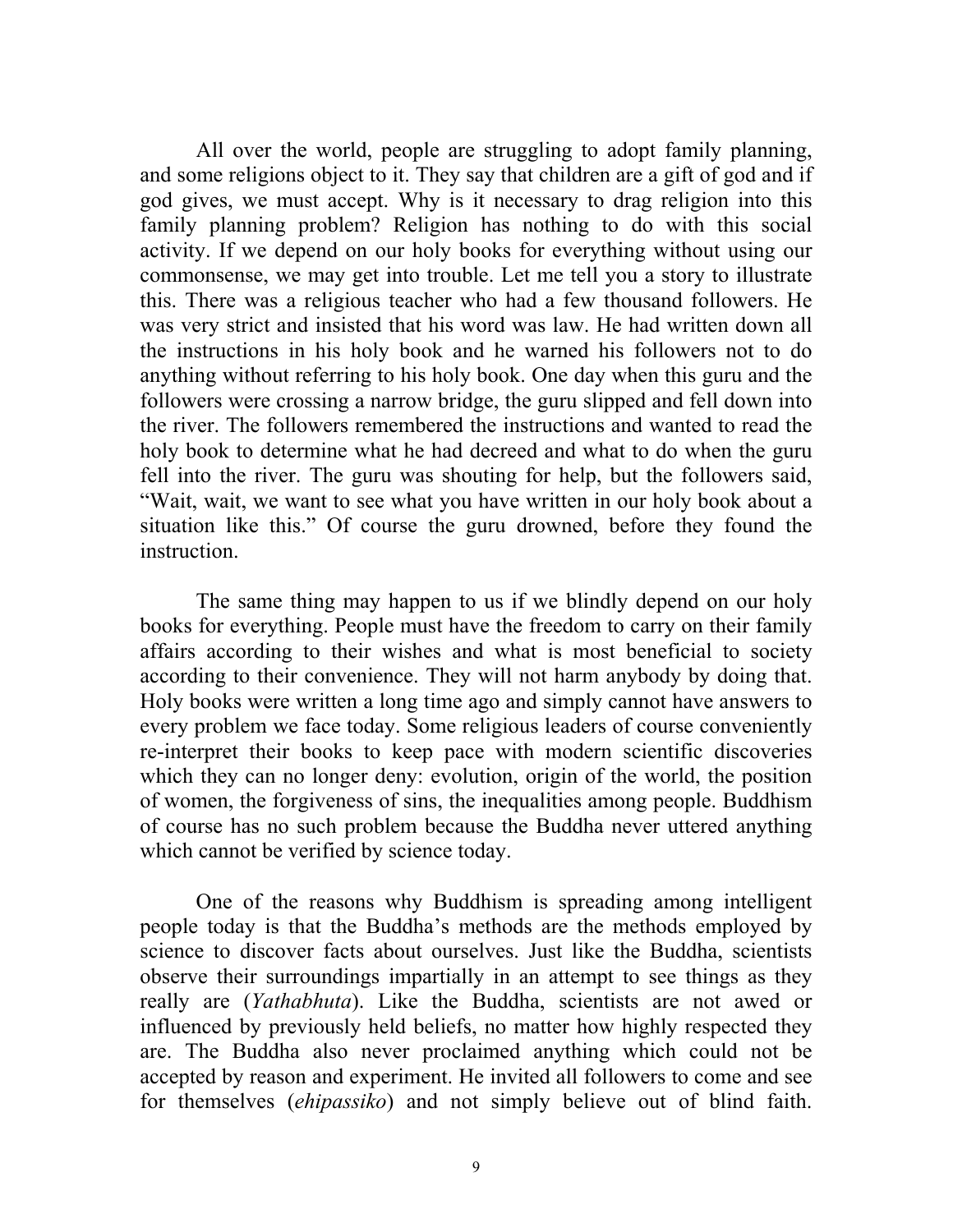Buddhists are not blinded by emotional fervour and religious ecstasy, but observe all phenomena calmly and rationally. Buddhism does not encourage people to be religious fanatics, either to discriminate against or condemn other existing religions. The first requirement to practise Buddhism is not Faith, but Understanding. And like a scientific discovery, anyone is free to question the validity of what is stated. As a result, even 25 centuries later, Buddhists have no problems verifying the latest discoveries of science. And we are not inventing these claims either. We have the exact words of the Buddha in well known suttras like Kalama Suttra to prove that we are not making unjustified claims on his behalf today. Buddhists do not need to rewrite the teaching of the Buddha when challenged by science. However, it must be emphasized that we cannot simply equate Buddhism and science. Buddhism transcends science, because it gives a moral dimension to our existence. Buddhism stresses the need for emotions like compassion and kindness, for concern to ease the sufferings of others, to live blameless lives - all these are beyond the immediate concerns of science. Just to give two examples, Buddhists cannot condone animal slaughter and abortion, no matter how much scientists can argue for their need in modern society.

The teachings of the Buddha clearly tell us about the vastness of the universe. The latest development by scientists is cloning. Some religious leaders have approached their governments to ban cloning. What is the Buddhist opinion about cloning? Buddhism always encourages human beings to use their intelligence and it never tries to suppress their discoveries. If scientists do something extraordinary and it is not immoral we should let them go ahead with their research. If scientists can do the work of god, then there is no reason for human beings to surrender to god. And in any case no scientist can go against the natural order of things which the Buddha called the Dharma. So scientists cannot go beyond this Dharma. For example, no scientist can make the sun and the moon shine at the same time. As Buddhists there is no reason for us to object to their discoveries. Scientists do not depend on god or religion to discover anything. They use their independent intelligence to work with nature. We must have freedom to understand things properly. The Buddha treated us as human beings, who have minds capable of intelligent thoughts. Krishna Moorthy, a very highly respected philosopher who did not profess any religion has said that those who do not know how to think, borrow ideas from others and are therefore second-class human beings. Those who have minds must think and try to understand things rationally without depending on mythologies and blind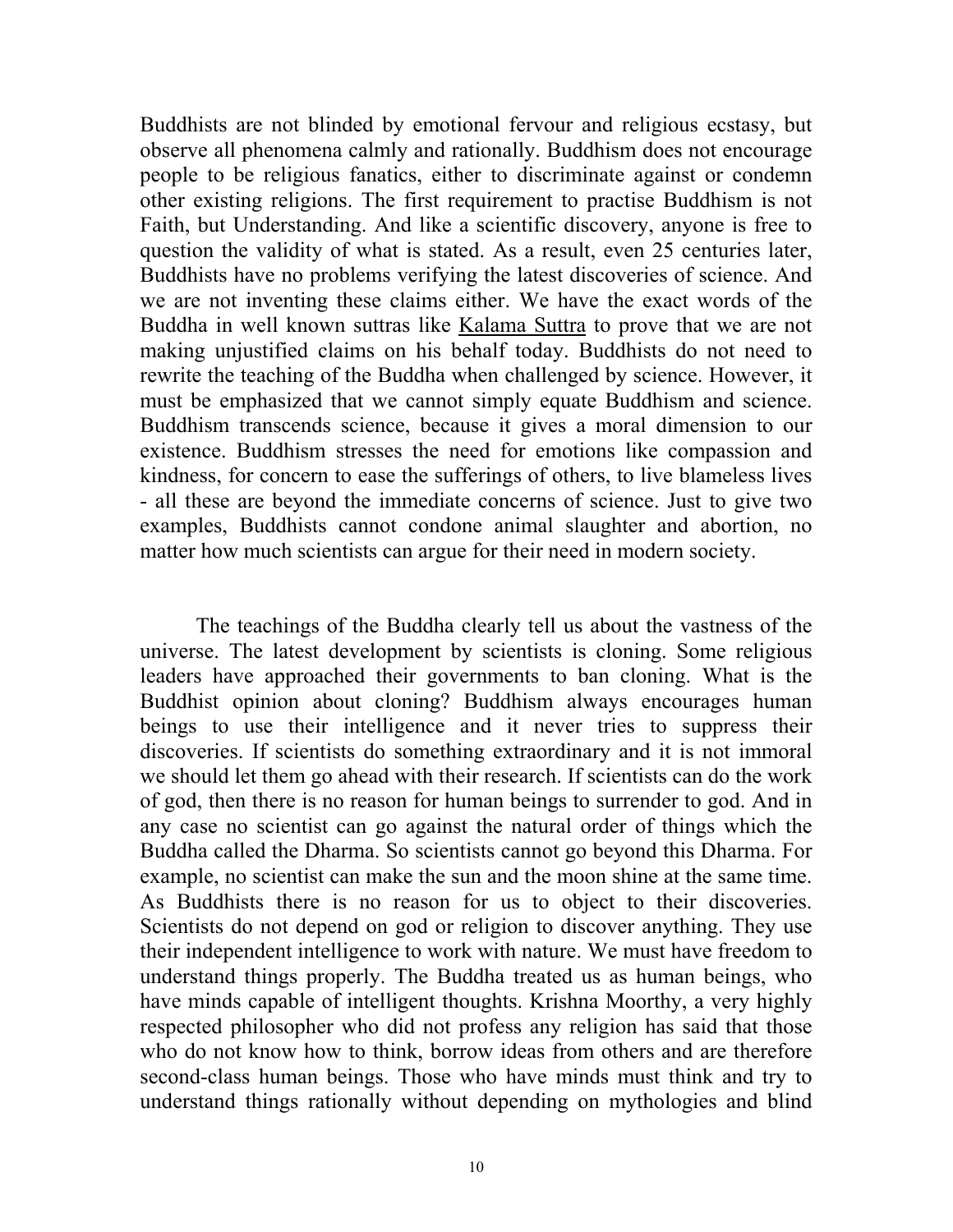faith. The Buddha wanted to pave the way for us to think and through this understanding, we discover what to do and what not to do. The Buddha wanted to teach us how to think and understand through our experiences and the way to do it is to study, practise and experience, not to believe blindly.

## HUMANISM AND RELIGION

When human beings first considered their existence, there was no religion at that time. Through experience, they realized the danger of cruelty, anger, jealousy and so on; although these are natural characteristics. On the other hand, they realized the importance of compassion, sympathy, generosity, harmony, patience, and tolerance. These characteristics were not given by god or devil, but were the natural products of the interaction of our five senses. When they interact, the sixth sense, mind, arises. Then through experience, our ancestors understood the danger of negative behaviour and the importance of positive behaviour. They developed humanism instead of religion: to live in harmony with their fellow-beings with understanding, cooperation, practicing tolerance and abstaining from evil, immoral and wicked things. That is 'humanism'. That is how they have illustrated the concept of heaven and hell extending their present experience of peace, pleasure and endless suffering. When they developed these good qualities, according to their knowledge at that time; they also realized that there is a universal energy which goes through every kind of existence. Those who arrived at this knowledge in India long before the Buddha's time called it Shakti and started to worship it. Because of that, they are called Shakti worshippers. After worshipping Shakti for a long period, they personified that energy and worshipped it as a 'god'. A well-known philosopher in America, Professor Whitehead, has declared that first, man created god and later, god created man. The concept of god was first created in the human mind and not the other way round. Later developments personified and gave it human characteristics. This is why the gods of many religions are often portrayed as being jealous, vengeful, destructive and easily flattered, although they are also described as fatherly, lovingly, forgiving and just.

## THE UNPREDICTABLE HUMAN MIND

Three monks went out for meditation, and made an agreement not to talk under any circumstances until they attained some sort of spiritual development or sainthood. Then they started to meditate. While they were meditating, one of them suddenly said that he had forgotten to close the door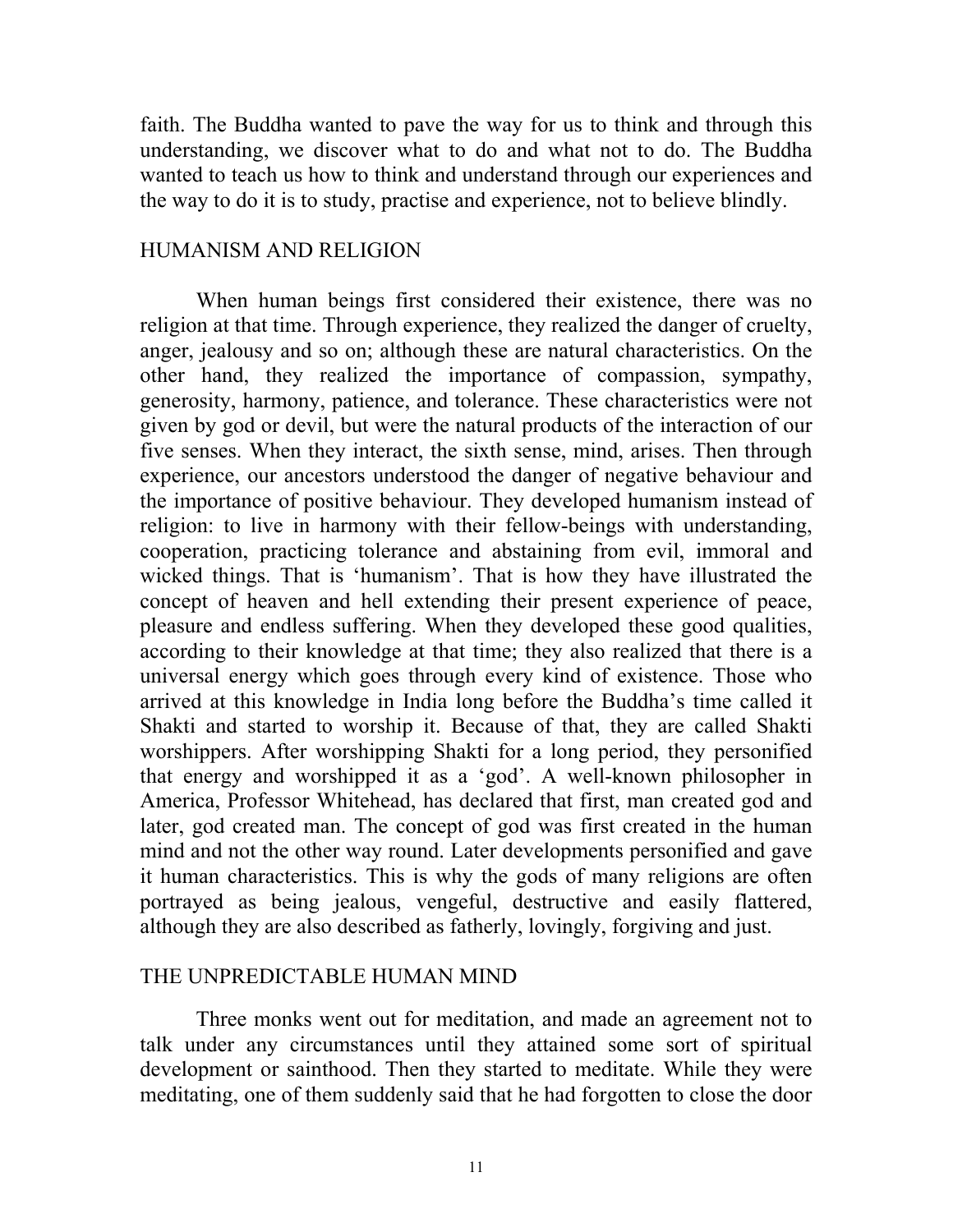of his room and did not know what was happening there. Then the other monk said, 'We made an agreement not to talk, how can you talk like this,' and the third monk said smugly, 'Actually I never talk about this kind of minor thing. Why can't you two be silent like me?' This is the nature of the human mind. No matter what we decide to do, sooner or later we come back to our natural character and habit. That is why it is difficult to make up one's mind to do or not to do certain things. To teach good things, we have to send our children to school, college, university, and even give them private tuition. But they can learn all the bad things very easily without tuition or going to school: free of charge! Now in modern society, people experience difficulties to maintain human dignity but their animal nature is easily aroused in the mind. The way people behave today, the way they dress and what they do make them forget to maintain their human values and discipline. In the past, people maintained their human dignity by following their culture, way of life: they practised peace, harmony, unity and understanding. Today when we read the daily newspaper, we can see nearly 90% of news items are shameful, cruel, wicked, immoral, with violence and bloodshed e.g. how a six year old boy can shoot another student in school. They learn these wicked things from the mass media especially television. Children like to imitate things what adults do, especially what they see on television. But we have to be fair. The information that we get from the media has been very useful in many ways and it has shown us how we can get the best out of our lives. However, unscrupulous, irreligious people exploit our weakness and glorify our worst traits. This is what we must fight against, not the media as such.

# **FREEDOM TO CHOOSE**

There is an alarming and widespread misconception among a very large number of Buddhists that it is not the responsibility of parents to ensure that their children learn the noble teachings and remain as Buddhists. They often are very proud to announce that they give their children the freedom to choose their religion even when they are very young. This is an attitude which is very wrong. The Buddha laid great emphasis on one of the greatest of unskillful actions, which is to believe in false views. Also if one who is responsible, like a parent, allows others to fall into wrong views, he or she is morally wrong and must pay the price. The Buddha very clearly declared that parents have a great responsibility towards their children to see that they are not led astray from the correct path and train them in the way of the elders.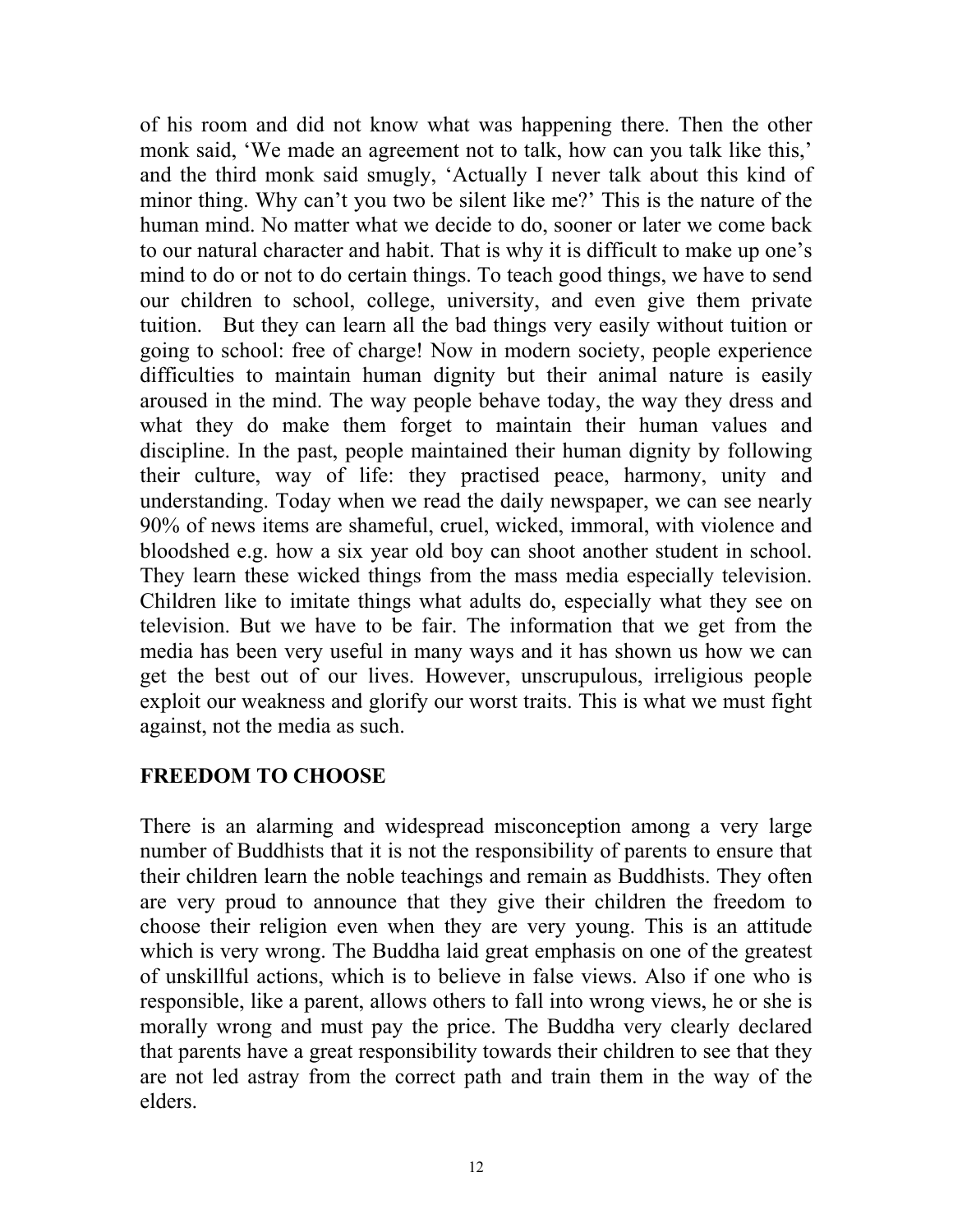These parents mistakenly think that freedom of choice means ignoring their spiritual responsibility towards their children. They can even be accused of trying to find excuses for their laziness, because the task of bringing up children according to the noble teachings is by no means easy, requiring great sacrifices. They wash their hands and hide behind the false notion that Buddhism allows people to follow all kinds of irrational beliefs. Immature children, especially adolescents are easily swayed by empty promises. We must guard against this for their own sake by guiding (not controlling) their minds to find ultimate happiness. The Buddha spent forty-five years exploring the wrong views of no less than sixty-two different religious systems. Never at anytime did the Buddha say it was RIGHT to follow such beliefs. What the Buddha did say was that it is utterly wrong to entice innocent minds into erroneous belief by promises which cannot be validated by investigation. But of course he did not allow his followers to burn or drown anyone who did not believe him. This freedom is very different from saying that the Buddha allowed everyone to go to the devil in his own ways!

The Buddha's Teaching clearly shows how one who has false beliefs will go on suffering in Samsara for endless periods of time. The Buddha also teaches that we are extremely fortunate to be born in a situation where we can learn the Dharma and walk the path that leads to final salvation. Children born to us expect to be given every opportunity to become good, understanding Buddhists. If we fail to grab this rare opportunity to benefit from the teachings and inculcate these teachings in our children, we are failing in our responsibility – like the monkey who threw away a ruby because he did not realize its worth. Also, as I explained earlier, this noble religion has become a vital part of our cultures in Asia and it has moulded our psyche in very subtle ways. If we do not ourselves understand these beautiful cultures because we are too lazy to learn and then blindly accept a more glamorous, and shiny but empty bubble we will have to pay the price in the loss of our children and the sense of our well-being. We can also ask why we were born as Buddhists if the original intention was to make us change our minds anyway. Would not that indicate someone is admitting a mistake in making us be born Buddhists?

This of course is not to frighten you and threaten you with hell and damnation if you dare to use your mind. Certainly we do not create fear in you by saying that if your children listen to the teachings of the other religions, or eat food at their festivals or touch their books, they will go to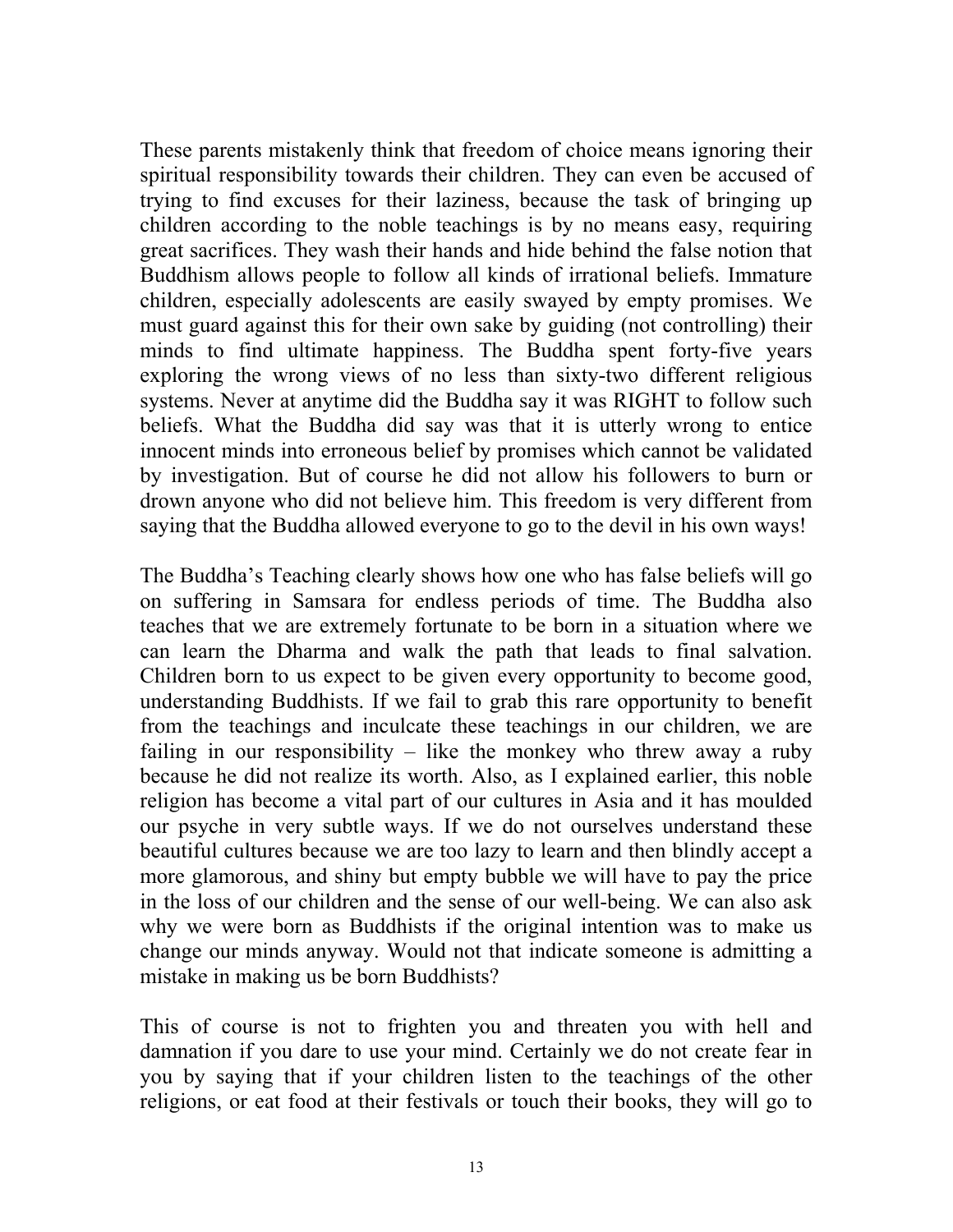eternal hell! Buddhists are free to explore the truth in other religions. No, it is simply to lay before you the reality of life. As parents you must learn the Dharma and understand your culture and make sure your children are also fully instructed about it. If, after you have done your duty, they chose to find comfort in another religion, then let them. This is what freedom means. Is it too much to ask?

## RELIGION AND FREE-THINKERS

Today, religion is used only for praying and worshipping and gaining converts but not in actions which cultivate the mind. We cannot become religious people simply by praying or worshipping. All our cruel, wicked, harmful, dangerous thoughts dominate our minds constantly. Blind faith in rituals and prayer alone cannot purify the mind. There are many freethinkers in this world, who do not believe in god, heaven, hell, karma, rebirth, and soul. These are the ingredients of religions and these people do not subscribe to them. Arthur C Clarke, Carl Sagan, G. Bernard Shaw, Krisna Moorthy, Bertrand Russell, just to name a few, all rejected traditional religion, but they were good people. They did not behave like barbarians. In fact some of those who do not accept religions are far better than those who claim to wear religious labels. Knowing that certain things are harmful, they avoid them. Knowing the power of compassion, they develop their sympathy, unity and kindness and do something to relieve the suffering of their fellow-beings not by expecting a reward from god, not to have the better rebirth after their death, but through understanding the essential unity of all beings. We can say that they are more religious minded and they uphold religious principles although they do not carry religious labels.

## WHO IS CLOSE TO THE BUDDHA?

The Buddha did not want to introduce a religion just for people to come and worship or pray. He said, 'The disciples who follow me by holding my hand or my robe are not close to me, if their minds are not pure. There may be some disciples far away from me, who have never even seen me, but if they follow my advice and maintain purity in their mind, they are close to me.' This is the Buddha's attitude. He did not want to frighten people by creating fear, or demanding total surrender to his power. He advised us to respect those who are worthy of respect, irrespective of their religions or race, even those who do not claim to belong to any religion. If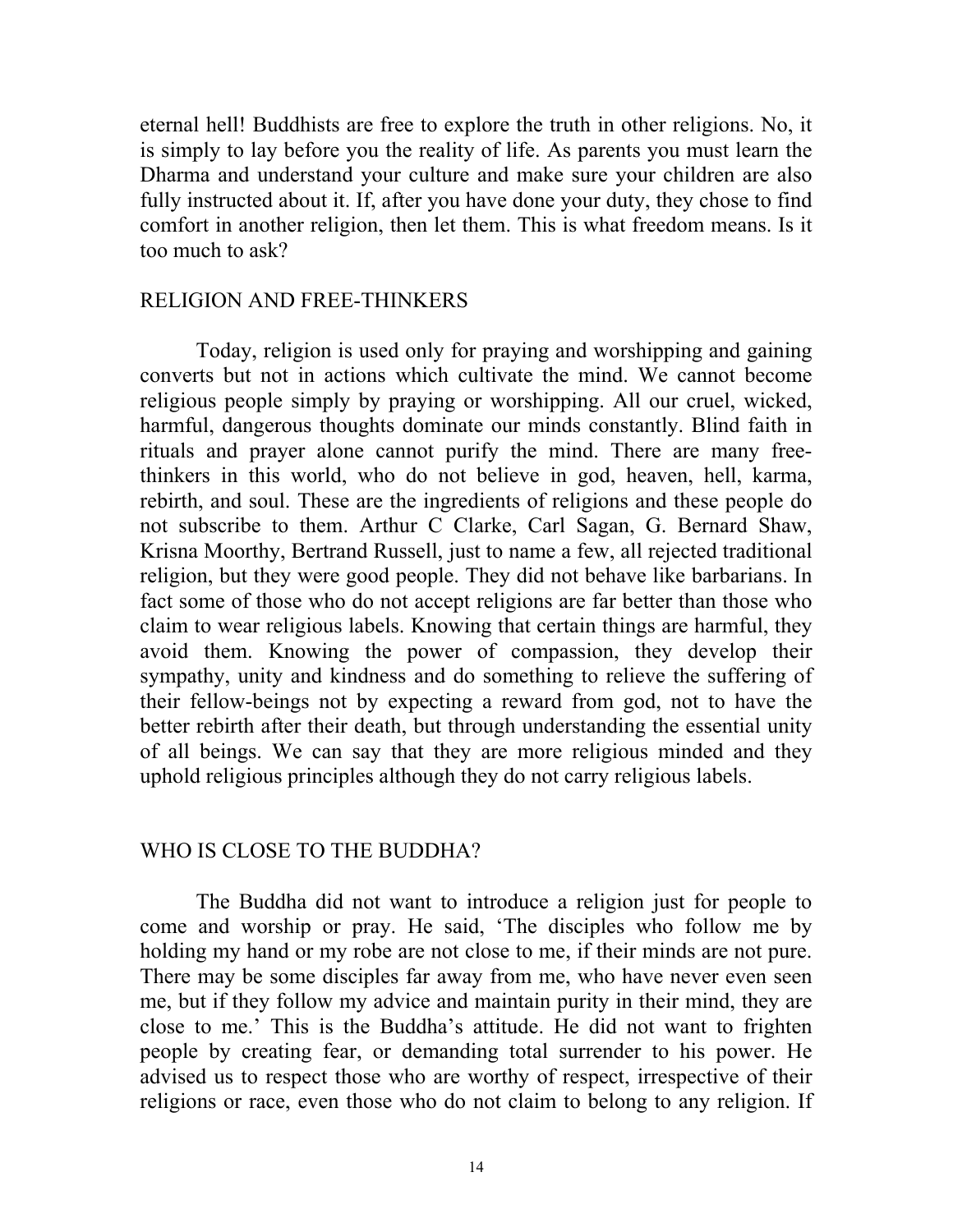we think that they are worthy of respect, we can respect them. The point here is that we must never try to introduce a religion by threatening and discriminating against others.

# DISCRIMINATION AND PUNISHMENT

We know from the news we read everyday that perhaps the most discriminated against class of beings are women. Not only at home, but in the workplace; they are discriminated against very badly. Even in religion, women have to fight hard to be treated with respect as human beings. For example, women have been prohibited to enter into a place of worship in many religions. The Buddha was the first religious teacher who opened the gates for women to enter into the holy order as fully-fledged nuns to perform religious duties. Here we can understand what sort of freedom the Buddha had given to humanity without any discrimination. We follow our religion through our understanding of the true nature of all things. Buddhism does not even discriminate against so-called criminals. The Buddha knew by merely punishing people, we cannot change their minds. To change wicked people, punishment is not the solution. Like animals trained for the circus, convicts in prison keep quiet because they are powerless to do anything but when they get freedom again they will go back to the same normal way of life because no attempt was made to change their minds. The Buddha's method to convert criminals is to train them to effect a change in their minds. This is done not by punishing but by training the mind to observe moral discipline. We know all of us make mistakes. We should not try to overlook the problem by saying there is nothing wrong. Those who take precepts admit they are subject to make mistakes. Therefore they train themselves not to commit such evil deeds again. That is the real meaning of observance of precepts. This is the method introduced by the Buddha, without any punishment. Recently there was a news report that some Indian jails had started meditation programs and found a marked improvement in the behaviour of the inmates as a result ("Nirvana behind Bars" Newsweek Sept 18, 2000).

## PUNISH THE MIND

Again, having seen how people torture their physical bodies as punishment for their wrongdoings, the Buddha said the physical body is not responsible for any mistakes that people commit; body cannot do anything, it is the mind that uses the body as a tool to get whatever it wants, so by